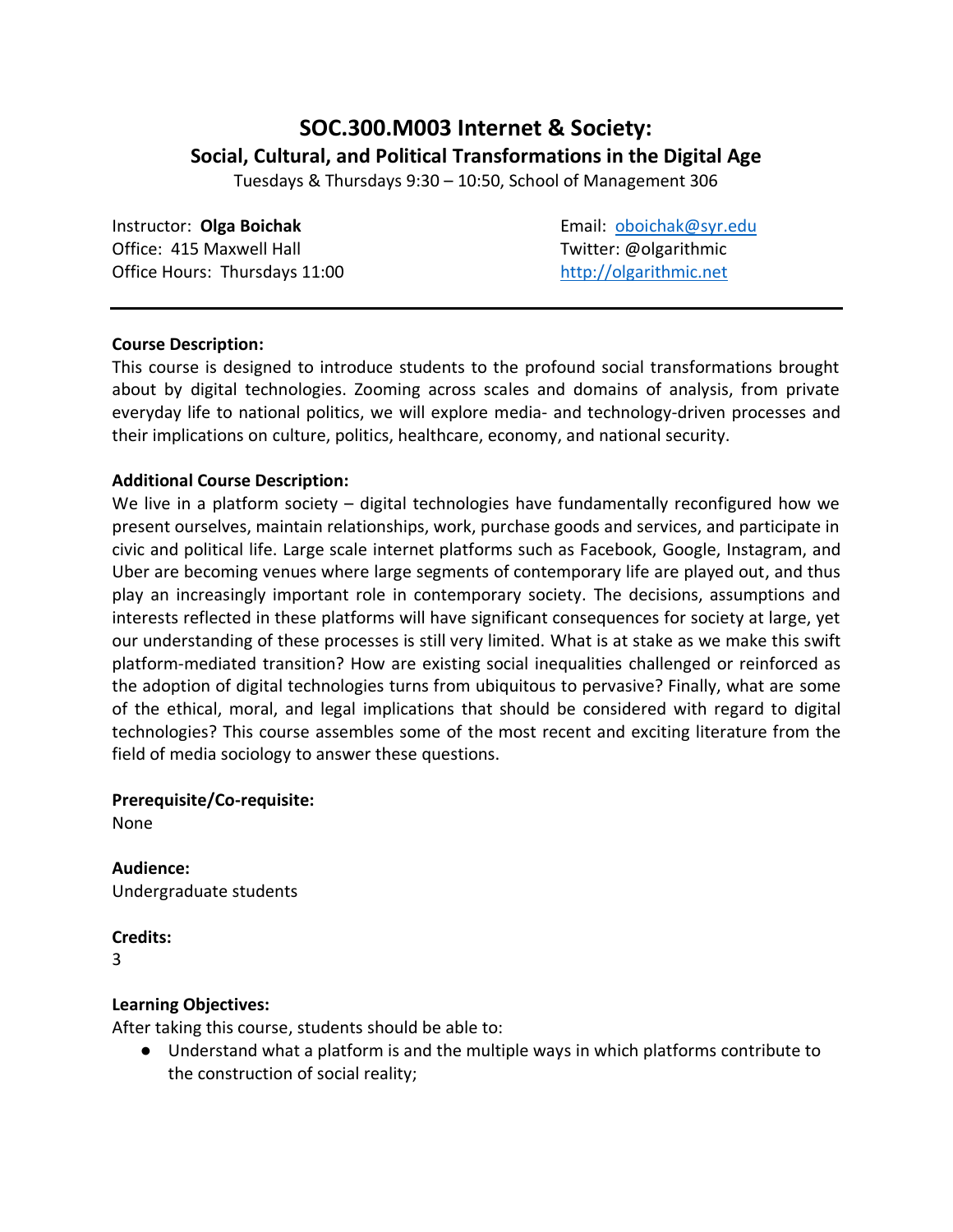- Develop a critical awareness and sensibility of digital communication technologies and their outcomes;
- Identify the ethical, moral, and legal implications of digital technologies in everyday life;
- Understand the ways in which platforms record, monitor, predict, and manipulate human behavior online through the use of data;
- Critique decisions, assumptions, and processes that lie at the core of digital technologies across various domains of social life.

# **Required Books:**

Halavais, A. (2018). *Search Engine Society, 2nd Edition*. Cambridge, UK: Polity Press.

Lupton, D. (2015). *Digital Sociology*. New York, NY: Routledge, Taylor & Francis Group.

Vaidhyanathan, S. (2018). *Antisocial Media: How Facebook Disconnects Us and Undermines Democracy*. Oxford, New York: Oxford University Press.

# **Required Readings:**

- Abidin, C. (2014). In\$tagLam: Instagram as a repository of taste, a brimming marketplace, a war of eyeballs. In M. Berry & M. Schleser (Eds.), *Mobile Media Making in an Age of Smartphones* (pp. 119–128). New York, N.Y.: Palgrave Pivot.
- Bakardjieva, M. (2015). Rationalizing Sociality: An Unfinished Script for Socialbots. *The Information Society*, *31*(3), 244–256.

Gillespie, T. (2010). The politics of 'platforms.' *New Media & Society*, *12*(3), 347–364.

Kobayashi et. al. (2016). The ethical impact of the Internet of Things in Social Relationships: Technological Mediation on Mutual Trust. IEEE Consumer Electronics Magazine. 2162-2248/16, p. 85-89

- Murthy, D. (2012). Towards a Sociological Understanding of Social Media: Theorizing Twitter. *Sociology*, *46*(6), 1059–1073.
- Nieborg, D. B., & Poell, T. (2018). The platformization of cultural production: Theorizing the contingent cultural commodity. *New Media & Society*.
- Noble, S. U. (2018). *Algorithms of Oppression: How Search Engines Reinforce Racism*. NYU Press. Chapter 1: A Society, Searching.
- van Doorn, N. (2017). Platform labor: on the gendered and racialized exploitation of lowincome service work in the 'on-demand' economy. *Information, Communication & Society*, *20*(6), 898–914.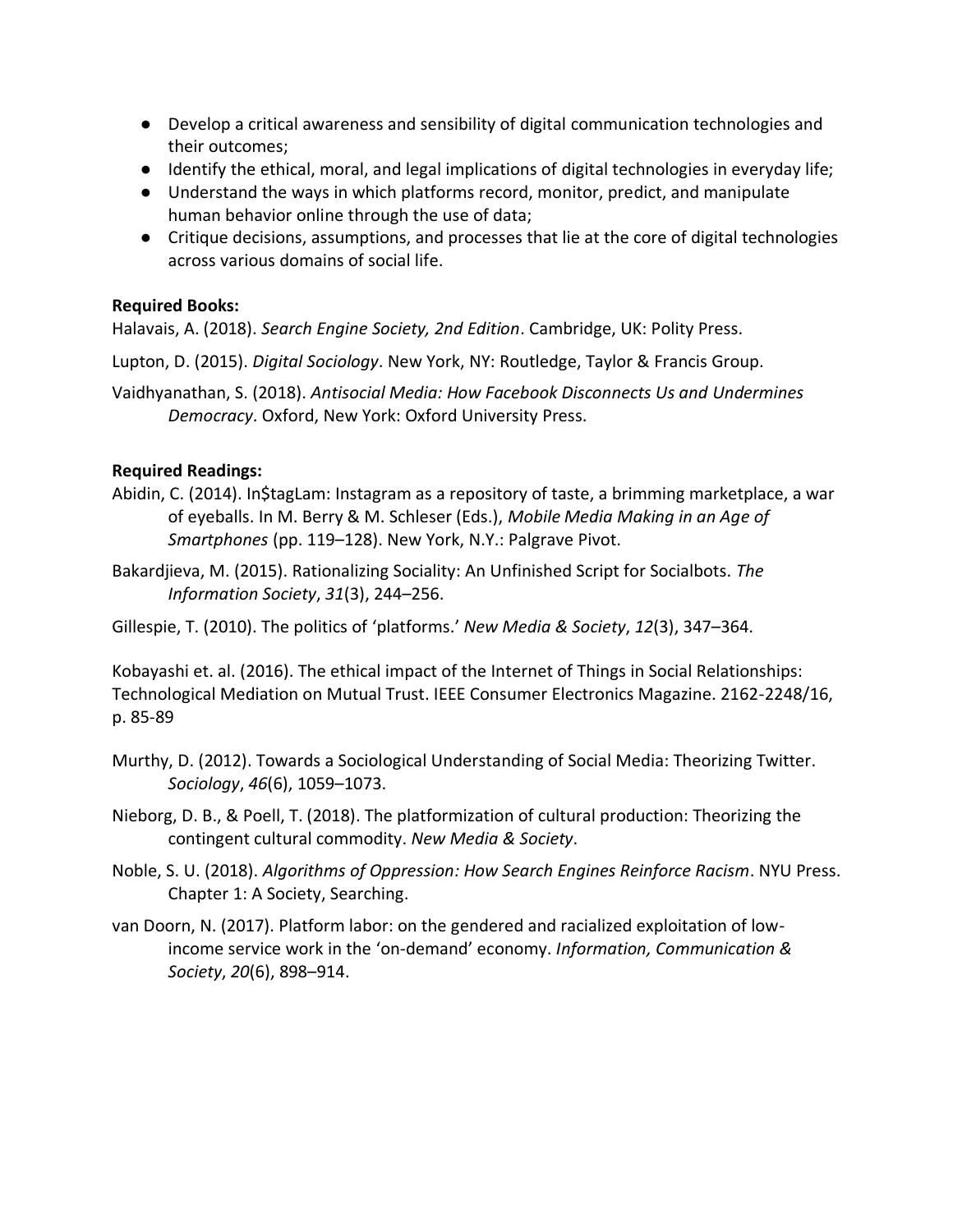# **Course Requirements and Expectations:**

**Reading.** This course meets the learning objectives through reading the writings of several experts in media sociology and media and communication studies. I expect you to fully engage with the required books and readings, focus on considering the current events that highlight or contradict what you see in the readings, and then engage in discussion and activities based on these readings. You will be expected to read approximately *50 pages a week*. Please plan accordingly, as it's essential for your in-class participation, writing, and essays.

**Attendance**. If you miss four or more classes without a legitimate reason (such as sports travel, a death in the family, etc.), your participation grade will inevitably drop a full letter grade (e.g. if you had been earning a B+ on participation, your participation grade will drop to a C+).

#### **Assignments and Grading:**

- Participation (20% of overall grade)
- In-class writing (30% of overall grade)
- 2 critical essays (20% and 30% respectively 50% of overall grade)

At the end of each month, I will post your average participation grade on Blackboard so you know where you stand. Your in-class writing grades will be posted on Blackboard after each class. The grades for critical essays will be posted within 2 weeks following their due date.

# **Class participation (20%):**

It is my expectation that you will come to class each time fully prepared. That means you will have not only read the required reading but thought about it and sought out examples that you can share with the class that illustrate the ideas from the required reading. Participation grading will be based on the quality of the contributions related to the readings and connecting them to current events.

#### **Twitter:**

I created a Twitter account **@maxwell\_soc300** to supplement classroom materials and facilitate discussion outside of class. We are quite a large group, which might make it harder for some of us to actively participate and earn points. Therefore, I will post a question and/or an article at the end of each class, and will award extra participation points for substantive responses. You do need to create an identifiable Twitter account for this purpose. Please note Twitter is part of an online public sphere, and unless you choose to protect your Tweets (there is a privacy setting that allows you to do that), they are searchable and visible to the public. Please remember to be civil and respectful in expressing your opinion online, especially if you critique the author of one of our readings – they might well be the ones reading it. If you have concerns about registering with the platform, please see or email me so we could discuss alternative means of participation.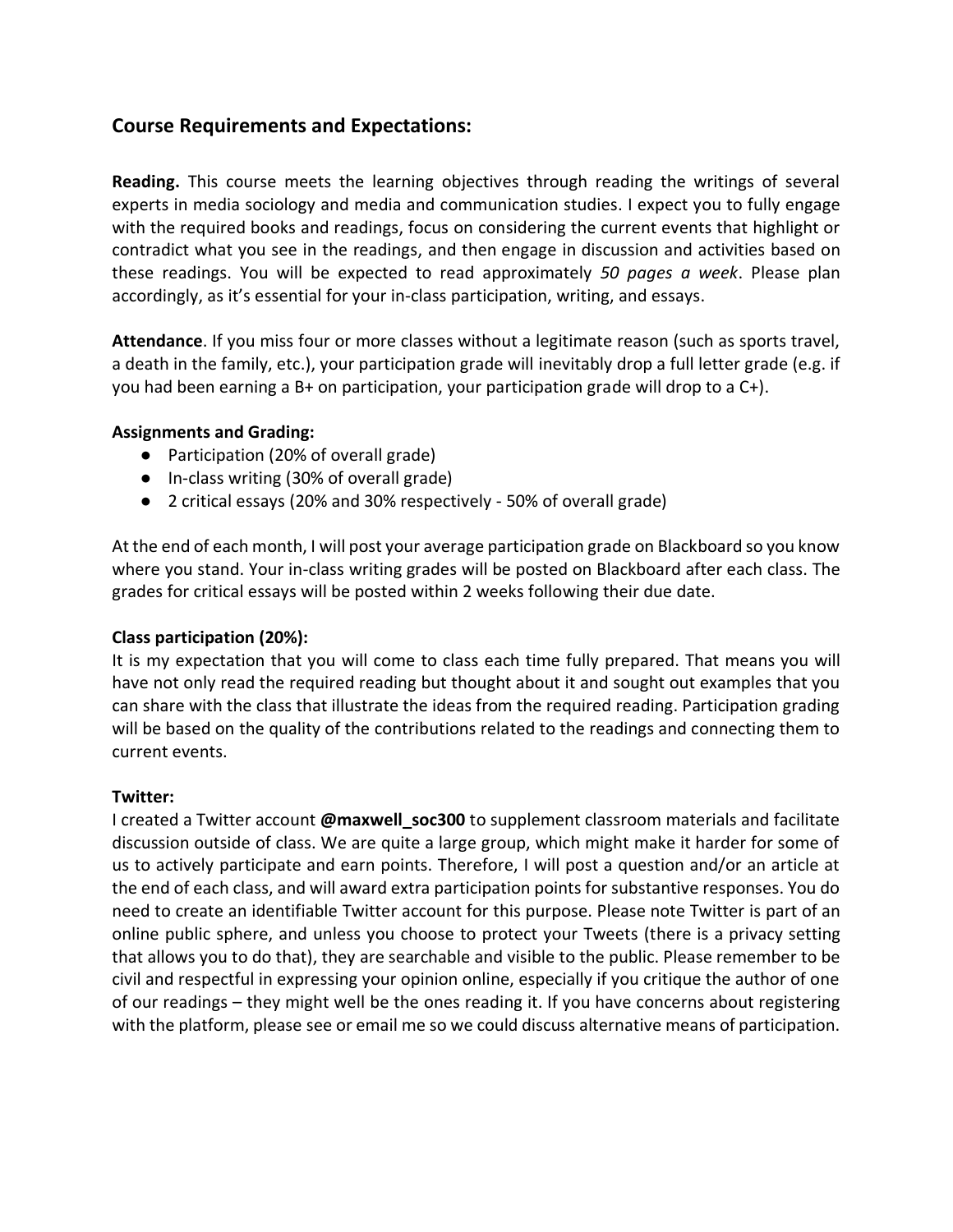#### **In-class writing (30%):**

To help support you doing the readings and to contribute to rich class discussion, there will be a short writing prompt at the start of each class on the assigned readings. These in-class writing prompts are not a quiz – rather, they are meant to make sure you understand the main points of the readings. Answering the question in your own words is strongly encouraged! If you prefer, you could use bullet-points where relevant. At the end of your in-class writing you could ask me a question about the reading. Your response will be graded on a scale from 1 to 10, with 6 being "satisfactory",  $8 -$ "good", and  $10 -$  "excellent". There will be no make-ups for missed in-class writing, so please come on time!

#### **Essays (50%):**

You will write and submit two critical essays in this course (midterm  $-$  20% and final  $-$  30%). Essays are a way for you to demonstrate profound understanding of the concepts learned in class and apply them to analyzing real-life scenarios. Each essay assignment presents an opportunity to deep-dive into a topic of your interest, writing an analytical critique on a selected platform in a context of your choice. The instructions and the grade rubric will outline the expectations for each of your papers. The essays have to be submitted through Blackboard (Turnitin) by their respective deadlines. For late submissions, the paper will drop a full letter grade for each day it is late.

#### **Grade Scale:**

| A 100 - 94      | $ C+79-76 $   |
|-----------------|---------------|
| A-93-90         | $C$ 75 - 73   |
| $ B + 86 - 89 $ | $C - 72 - 70$ |
| B 85 - 83       | $D_69 - 60$   |
| $B - 82 - 80$   | F < 60        |

**Work ethic.** In this class, we will work towards building mutual trust and helping each other cultivate a strong work ethic. This includes professionalism, integrity, discipline, responsibility and collegiality. My basic expectation is that you are consistently on time, ready for class, and respectful towards your fellow classmates. Any written materials that you turn in should be carefully proofread, formatted, and free of grammar and stylistic errors. If you encounter any issues or difficulties during class, please be sure to communicate them to me promptly so I can help resolve them.

**Communication.** I will do my best to communicate with you in a timely manner – please do not hesitate to reach out via email in case of any questions or concerns. I usually respond to emails over a 24-hour span. Please note that the response might be slower after 6 pm and on weekends. Office hours are another good place to communicate – I encourage you to stop by on Thursdays from 11 till noon @Maxwell 415. I will not accept friend requests from students on Facebook while class is in session. I will, however, be happy to connect on professional platforms such as Twitter or LinkedIn after the semester is over.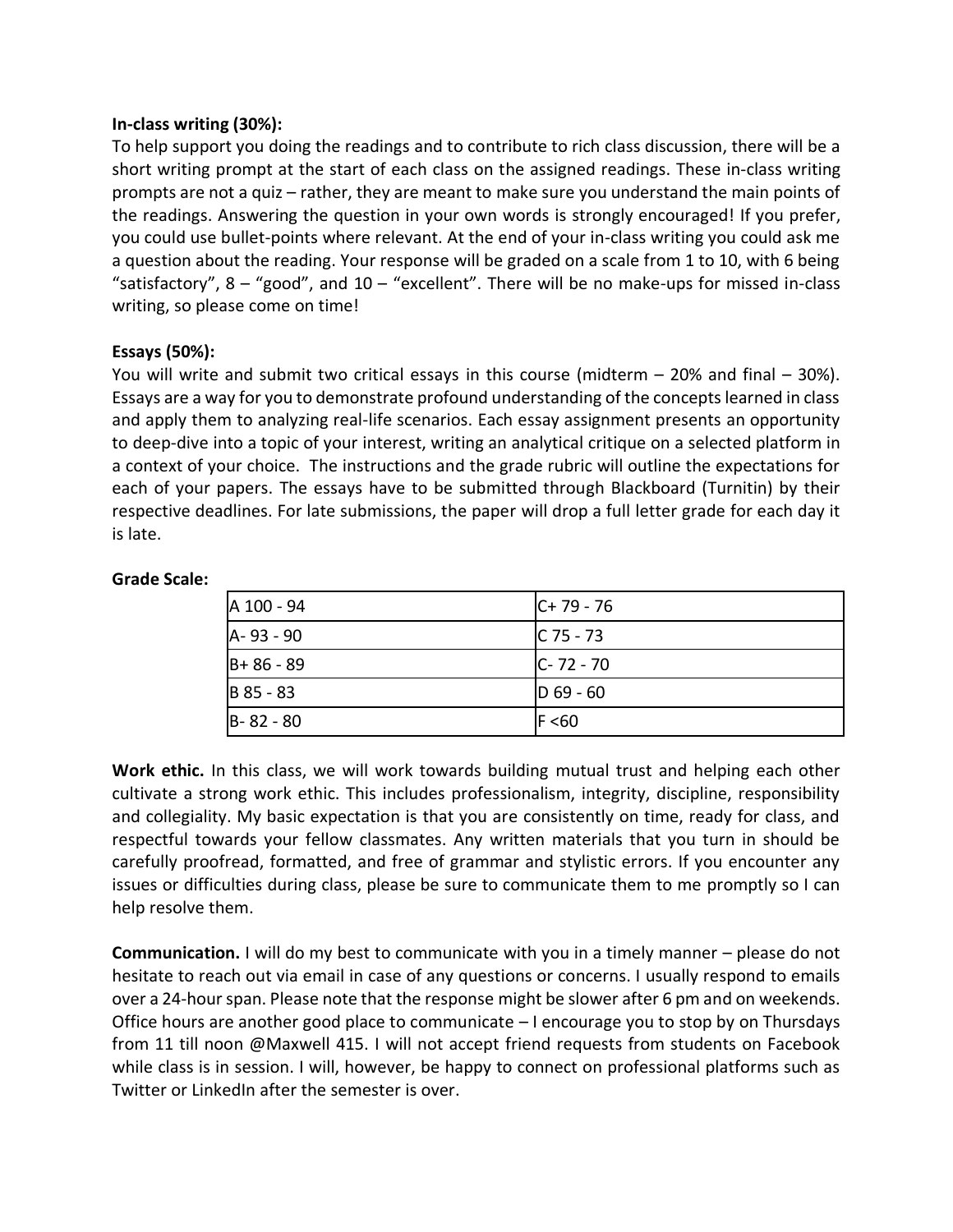# **Course Policies**

*No digital devices in class:* I know, bummer – this is a class on digital media with no smartphones allowed. Yet, this is not an easy class, and multitasking has been proven to hinder your attention and learning. This is a strict requirement – I might not call you out if I see you on your phone or laptop, but it might have a negative impact on your participation grade. I will do my best to make the lectures interesting and engaging, and I expect you to be fully present. If you use a Kindle or a tablet for class readings, please make sure to take notes on paper. The exception to this policy is when the class is allowed to look at online examples or do activities for the purposes of class illustration or discussions. Students who wish to use digital technologies beyond approved times should see me to request an exception.

*Use of Blackboard:* This course involves the use of Syracuse University's Blackboard system as an online tool. The environment is composed of a number of elements that will help you be successful in both your current coursework and your lifelong learning opportunities. To access Blackboard, go to the following URL: [http://blackboard.syr.edu.](http://blackboard.syr.edu/) Use your Syracuse University NetID & Password to log into Blackboard. This specific course will appear in your course list.

To search for answers to your Blackboard questions, visit the Answers self-help knowledge base at [https://answers.syr.edu/display/blackboard01/Blackboard.](https://answers.syr.edu/display/blackboard01/Blackboard) If you have problems logging in or need assistance with Blackboard, contact the ITS Service Center at: [help@syr.edu](mailto:help@syr.edu) or (315) 443-2677. The Syracuse University Blackboard support team will assist you.

*Academic Integrity:* Syracuse University's Academic Integrity Policy reflects the high value that we, as a university community, place on honesty in academic work. The policy defines our expectations for academic honesty and holds students accountable for the integrity of all work they submit. Students should understand that it is their responsibility to learn about coursespecific expectations, as well as about university-wide academic integrity expectations. The policy governs appropriate citation and use of sources, the integrity of work submitted in exams and assignments, and the veracity of signatures on attendance sheets and other verification of participation in class activities. The policy also prohibits students from submitting the same work in more than one class without receiving written authorization in advance from both instructors. Under the policy, students found in violation are subject to grade sanctions determined by the course instructor and non-grade sanctions determined by the School or College where the course is offered as described in the Violation and Sanction Classification Rubric. SU students are required to read an online summary of the University's academic integrity expectations and provide an electronic signature agreeing to abide by them twice a year during pre-term check-in on MySlic[e](http://class.syr.edu/academic-integrity/policy/). For more information about the policy, see [http://class.syr.edu/academic](http://class.syr.edu/academic-integrity/policy/)[integrity/policy/.](http://class.syr.edu/academic-integrity/policy/)

Itake academic integrity very seriously. Misconduct is judged based on the severity and perceived intent. Punishment may range from a reduced score on an assignment to failing the class, depending on the severity of the incident. In all cases, I am obligated to report the incident to the Academic Integrity Office.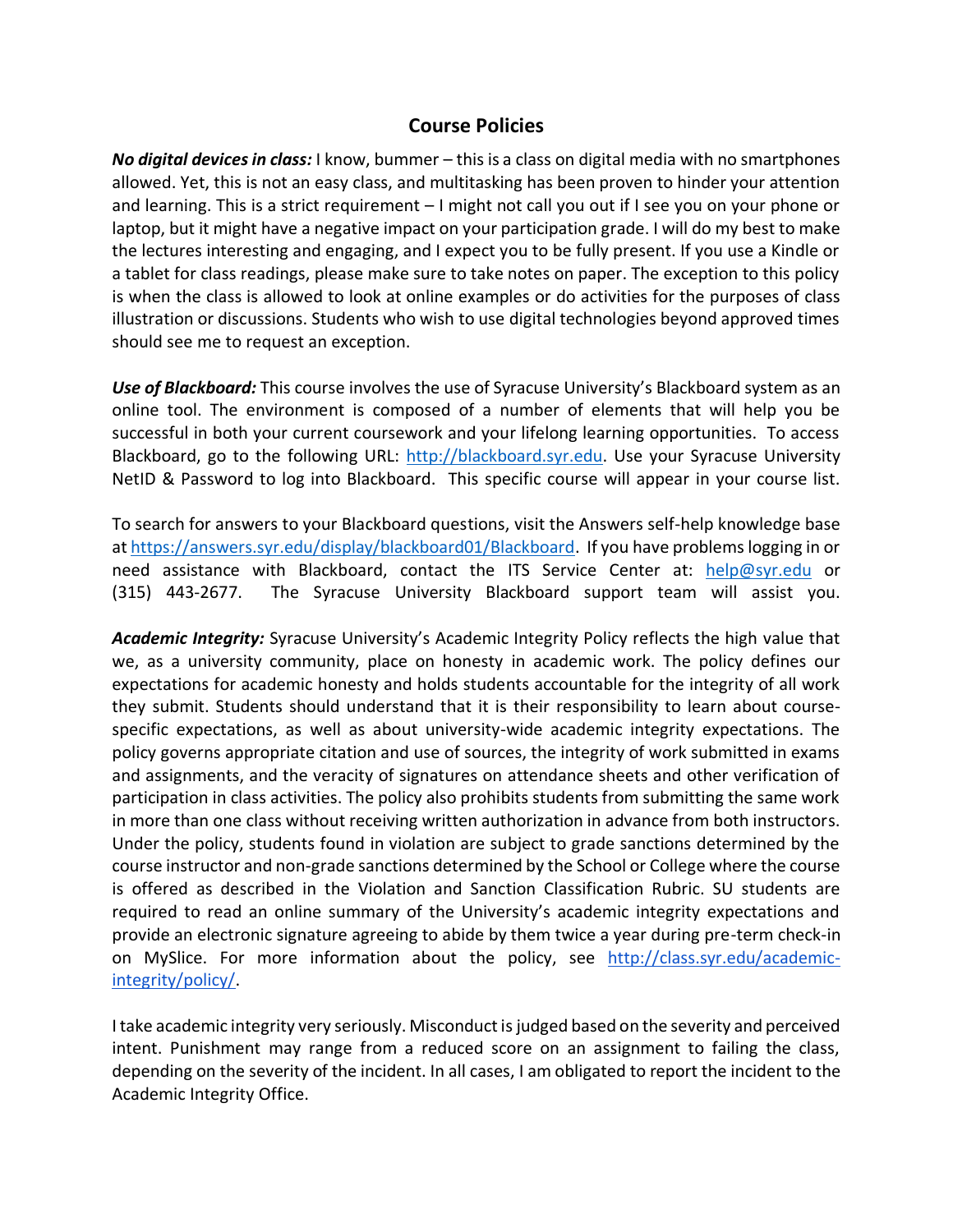*University Attendance Policy:* Attendance in classes is expected in all courses at Syracuse University. Students are expected to arrive on campus in time to attend the first meeting of all classes for which they are registered. Students who do not attend classes starting with the first scheduled meeting may be academically withdrawn as not making progress toward degree by failure to attend. Instructors set course-specific policies for absences from scheduled class meetings in their syllabi. It is a federal requirement that students who do not attend or cease to attend a class to be reported at the time of determination by the faculty. Students should also review the university's religious observance policy and make the required arrangements at the beginning of each semester.

*Disability-Related Accommodations:* We value diversity and seek to promote meaningful access to educational opportunities for all of my students. My goal is to create learning environments that are accessible, equitable, inclusive and welcoming. If there are aspects of the instruction or design of this course that result in barriers to your inclusion or accurate assessment or achievement, I invite you to meet with me to discuss additional strategies beyond accommodations that may be helpful to your success. To request accommodations for a disability, please contact the Office of Disability Services (ODS), [http://disabilityservices.syr.edu,](http://disabilityservices.syr.edu/) located in Room 309 of 804 University Avenue, or call (315) 443-4498, TDD: (315) 443-1371 for an appointment to discuss your needs and the process for requesting accommodations. ODS is responsible for coordinating disability-related accommodations and will issue students with documented Disabilities Accommodation Authorization Letters, as appropriate. Since accommodations may require early planning and generally are not provided retroactively, please contact ODS as soon as possible.

*Religious Observances:* SU religious observances notification and policy, found at [http://hendricks.syr.edu/spiritual-life/index.html,](http://hendricks.syr.edu/spiritual-life/index.html) recognizes the diversity of faiths represented among the campus community and protects the rights of students, faculty, and staff to observe religious holidays according to their tradition. Under the policy, students are provided an opportunity to make up any examination, study, or work requirements that may be missed due to a religious observance provided they notify their instructors before the end of the second week of classes for regular session classes and by the submission deadline for flexibly formatted classes. An online notification process is available for students in *My Slice / StudentServices / Enrollment / MyReligiousObservances / Add a Notificatio*n**.**

*Policy on Student Academic Work:* Educational use of student work: I intend to use academic work that you complete this semester in subsequent semesters for educational purposes. Before using your work for that purpose, I will render the work anonymous by removing all your personal identification.

*Discrimination or Harassment:* The University does not discriminate and prohibits harassment or discrimination related to any protected category including creed, ethnicity, citizenship, sexual orientation, national origin, sex, gender, pregnancy, disability, marital status, age, race, color,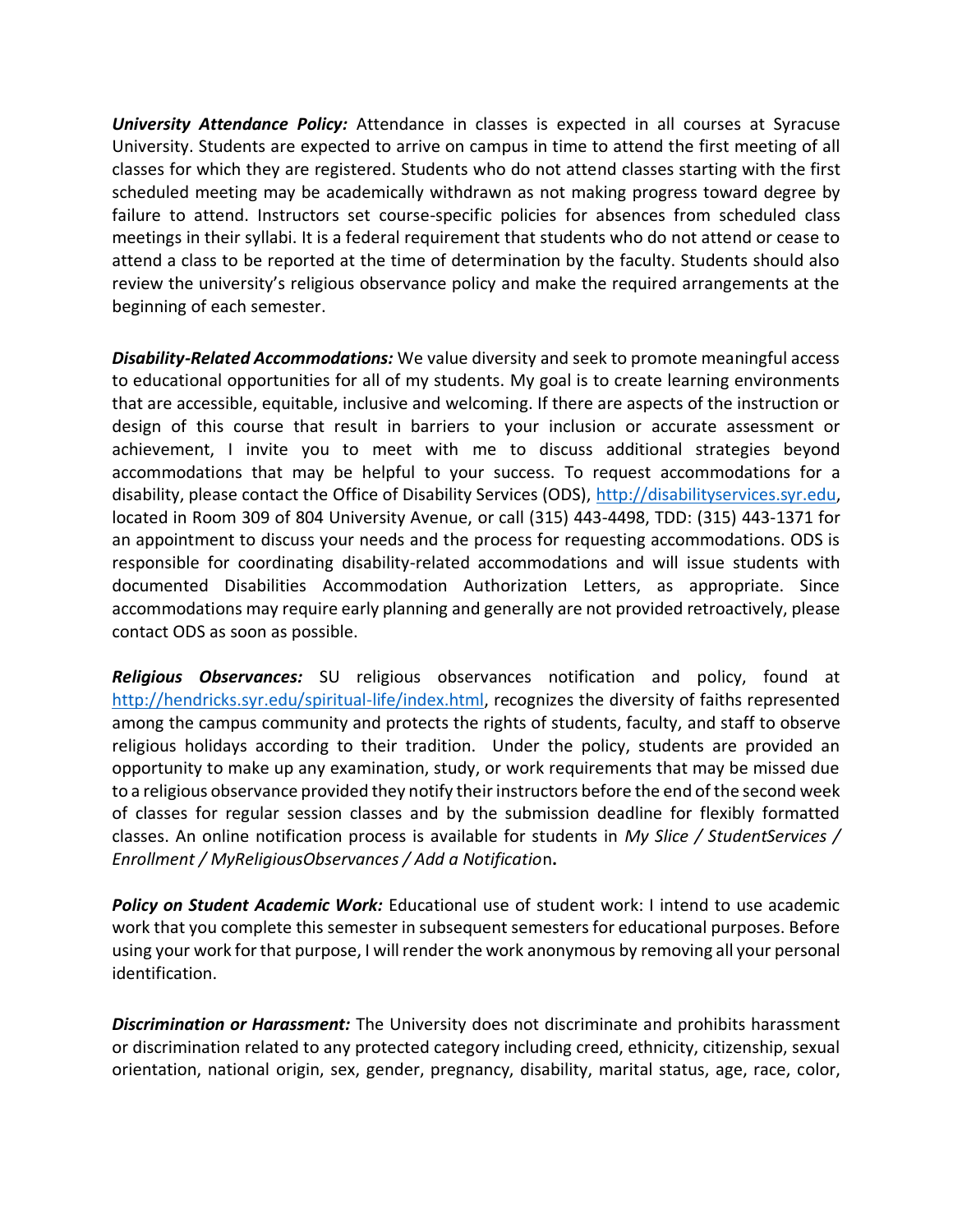veteran status, military status, religion, sexual orientation, domestic violence status, genetic information, gender identity, gender expression or perceived gender.

Any complaint of discrimination or harassment related to any of these protected bases should be reported to Sheila Johnson-Willis, the University's Chief Equal Opportunity & Title IX Officer. She is responsible for coordinating compliance efforts under various laws including Titles VI, VII, IX and Section 504 of the Rehabilitation Act. She can be contacted at Equal Opportunity, Inclusion, and Resolution Services, 005 Steele Hall, Syracuse University, Syracuse, NY 13244-1120; by email: titleix@syr.edu; or by telephone: 315-443-0211.

Federal and state law, and University policy prohibit discrimination and harassment based on sex or gender (including sexual harassment, sexual assault, domestic/dating violence, stalking, sexual exploitation, and retaliation). If a student has been harassed or assaulted, they can obtain confidential counseling support, 24-hours a day, 7 days a week, from the Sexual and Relationship Violence Response Team at the Counseling Center (315-443-4715, 200 Walnut Place, Syracuse, New York 13244-5040). Incidents of sexual violence or harassment can be reported nonconfidentially to the University's Title IX Officer (Sheila Johnson Willis, 315-443-0211, titleix@syr.edu, 005 Steele Hall). Reports to law enforcement can be made to the University's Department of Public Safety (315-443-2224, 005 Sims Hall), the Syracuse Police Department (511 South State Street, Syracuse, New York, 911 in case of emergency or 315-435-3016 to speak with the Abused Persons Unit), or the State Police (844-845-7269). We will seek to keep information you share with me private to the greatest extent possible, but as a professor we have mandatory reporting responsibilities to share information regarding sexual misconduct, harassment, and crimes we learn about to help make our campus a safer place for all.

*Late Assignments and Incompletes:* If you have a legitimate reason for an incomplete or a late assignment, a contract for completing the assignments will be drafted. Students who fail to meet that contract will receive a 0 for the missed assignments and a grade will be given based on what was completed for the course. Assignments may be turned in late with a penalty. The penalty is a reduction of 10% (one letter grade) for every 24 hours that the assignment is late.

*Grade Disputes:* Students who wish to dispute a grade may resubmit the assignment for regrading with a one-page statement of explanation of why the paper should be regraded. If the student resubmits, the assignment will be regraded, which means the grade may go up, down, or stay the same. Appeals after this process may be adjudicated by the Program Director.

*Course evaluations:* There will be a midterm and two end-of-course evaluations for you to complete this term, to help me adjust the pace and difficulty of this course. These evaluations will be conducted online and are entirely anonymous. You will also receive a notification from the Syracuse University Office of Institutional Research & Assessment (OIRA) department in your email account with the evaluation website link and your passcode. Please take the time and fill out this evaluation as your feedback and support of this assessment effort is very much appreciated.